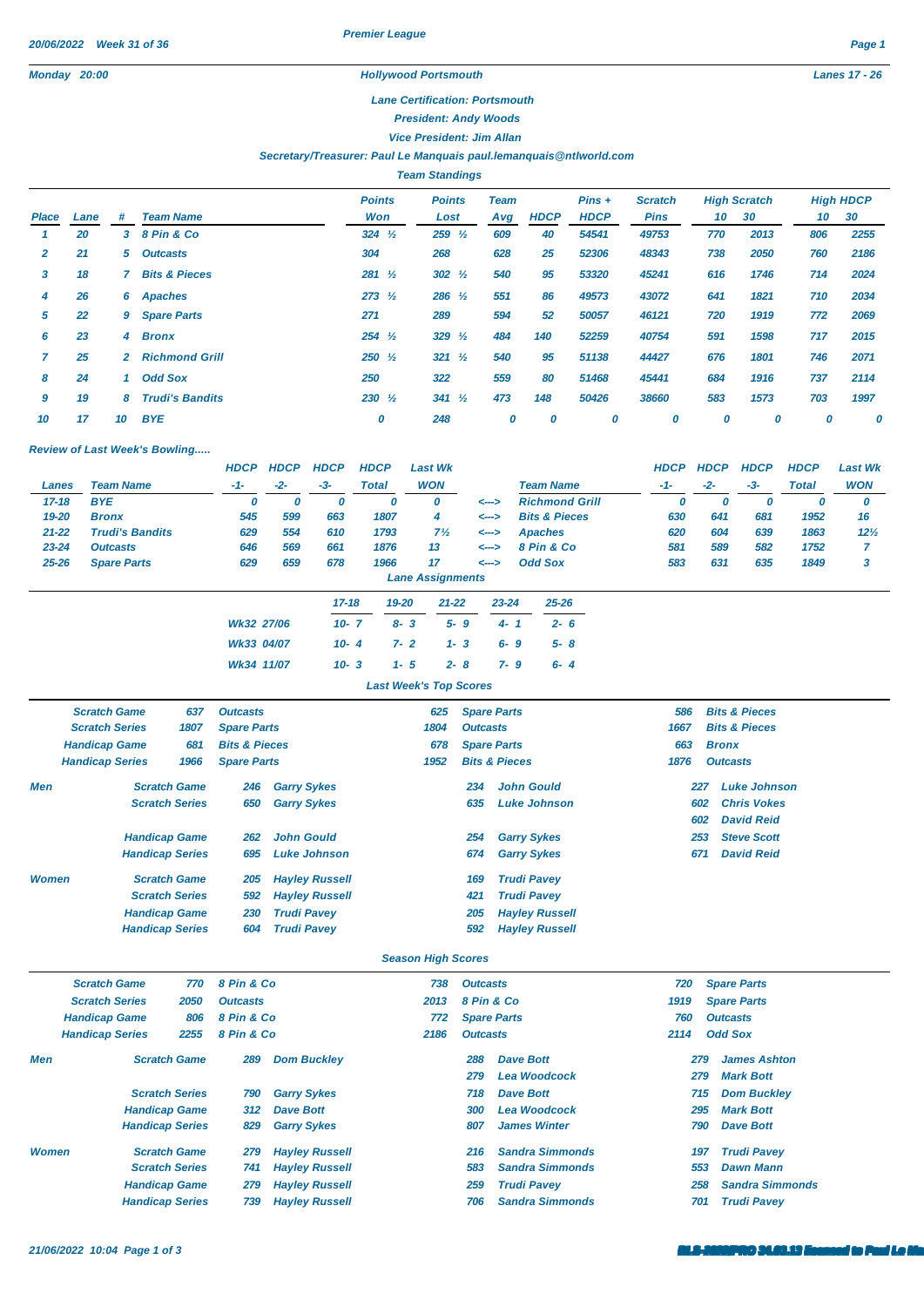| 20/06/2022 Week 31 of 36 |
|--------------------------|
|                          |

**2013 Premier League Premier League** 

|                              |                                           |                 |          | <b>Team Rosters</b> |                  |       |     |     |              |              |            |             |             |             |
|------------------------------|-------------------------------------------|-----------------|----------|---------------------|------------------|-------|-----|-----|--------------|--------------|------------|-------------|-------------|-------------|
|                              |                                           |                 |          |                     |                  |       |     |     |              | <b>HDCP</b>  | High       | <b>High</b> | <b>HDCP</b> | <b>HDCP</b> |
| ID#<br>1 - Odd Sox           | <b>Name</b><br>Lane 24                    | <b>Avg HDCP</b> |          | <b>Pins Gms</b>     |                  | $-1-$ | -2- | -3- | <b>Total</b> | <b>Total</b> | Game       | <b>Sers</b> | Game        | <b>Sers</b> |
|                              | 1 Ken Smith                               | 179             | 32       | 11825               | 66               | 158   | 217 | 150 | 525          | 621          | 255        | 641         | 291         | 749         |
| 41                           | <b>John Gould</b>                         | 185             | 28       | 7227                | 39               | 145   | 156 | 234 | 535          | 619          | 237        | 676         | 265         | 760         |
| 3                            | <b>James Ashton</b>                       | 195             | 20       | 14679               | 75               | 201   | 179 | 172 | 552          | 609          | 279        | 711         | 288         | 738         |
| $\overline{2}$               | <b>Phil Cullimore</b>                     | 186             | 27       | 11200               | 60               |       |     |     | 0            | 0            | 233        | 613         | 261         | 697         |
|                              | <b>2 - Richmond Grill</b><br>Lane 25      |                 |          |                     |                  |       |     |     |              |              |            |             |             |             |
| 6                            | <b>Paul Le Manquaius</b>                  | 180             | 32       | 11885               | 66               |       |     |     | 0            | 0            | 224        | 622         | 256         | 715         |
| 5                            | <b>Steve Porter</b>                       | 179             | 32       | 5917                | 33               |       |     |     | 0            | 0            | 225        | 621         | 255         | 675         |
| 31                           | <b>Trev Birch</b>                         | 181             | 31       | 13088               | 72               |       |     |     | 0            | 0            | 257        | 628         | 284         | 711         |
| 47                           | <b>Dawn Mann</b>                          | 184             | 28       | 553                 | 3                |       |     |     | 0            | 0            | 193        | 553         |             |             |
| 4                            | <b>Maurie Phillott</b>                    | 188             | 25       | 12984               | 69               |       |     |     | 0            | 0            | 249        | 644         | 276         | 725         |
| 3 - 8 Pin & Co               | Lane 20                                   |                 |          |                     |                  |       |     |     |              |              |            |             |             |             |
| 9                            | <b>Alan Meades</b>                        | 200             | 16       | 9610                | 48               | 202   | 195 | 193 | 590          | 638          | 258        | 697         | 285         | 778         |
| 8                            | <b>Lea Woodcock</b>                       | 189             | 24       | 8523                | 45               | 143   | 167 | 146 | 456          | 522          | 279        | 660         | 300         | 738         |
| 34                           | <b>Hayley Russell</b>                     | 220             | 0        | 11237               | 51               | 198   | 189 | 205 | 592          | 592          | 279        | 741         | 279         | 739         |
| 32                           | <b>Bill May</b>                           | 178             | 33       | 9082                | 51               |       |     |     | 0            | 0            | 235        | 641         | 270         | 746         |
| 7                            | <b>John Wallin</b>                        | 198             | 17       | 11301               | 57               |       |     |     | 0            | 0            | 267        | 695         | 286         | 788         |
| 33                           | <b>Dave Tredinick</b>                     | 0               | 0        | 0                   | 0                |       |     |     | 0            | 0            | 0          | 0           |             |             |
| 4 - Bronx                    | Lane 23                                   |                 |          |                     |                  |       |     |     |              |              |            |             |             |             |
| 10                           | <b>John Neil</b>                          | 172             | 38       | 12923               | 75               | 141   | 169 | 142 | 452          | 563          | 253        | 573         | 292         | 687         |
| 11                           | <b>Richard Manning</b>                    | 152             | 54       | 7777                | 51               | 139   | 139 | 177 | 455          | 617          | 209        | 530         | 268         | 698         |
| 12                           | <b>Steve Scott</b>                        | 160             | 48       | 11524               | 72               | 126   | 152 | 205 | 483          | 627          | 224        | 548         | 254         | 676         |
| 42                           | <b>Duncan Johnson</b>                     | 159             | 48       | 8140                | 51               |       |     |     | 0            | 0            | 209        | 531         | 244         | 666         |
| 5 - Outcasts                 | Lane 21                                   |                 |          |                     |                  |       |     |     |              |              |            |             |             |             |
| 13                           | <b>Dom Buckley</b>                        | 218             | 1        | 9819                | 45               | 172   | 189 | 191 | 552          | 552          | 289        | 715         | 269         | 715         |
| 36                           | <b>Chris Vokes</b>                        | 200             | 16       | 8409                | 42               | 216   | 186 | 200 | 602          | 650          | 259        | 675         | 258         | 722         |
| 15                           | <b>Garry Sykes</b>                        | 210             | 8        | 13291               | 63               | 234   | 170 | 246 | 650          | 674          | 278        | 790         | 291         | 829         |
| 44                           | <b>Jason Trulocke</b>                     | 165             | 44       | 2475                | 15               |       |     |     | 0            | 0            | 229        | 533         | 217         | 588         |
| 14<br>35                     | <b>Andy Woods</b><br><b>James Winter</b>  | 194<br>170      | 20<br>40 | 8739                | 45               |       |     |     | 0<br>0       | 0<br>0       | 243        | 652         | 264         | 715<br>807  |
|                              |                                           |                 |          | 4080                | 24               |       |     |     |              |              | 235        | 675         | 279         |             |
| 6 - Apaches                  | <b>Lane 26</b>                            |                 |          |                     |                  |       |     |     |              |              |            |             |             |             |
| 17                           | <b>Jim Allan</b>                          | 172             | 38       | 10342               | 60               | 167   | 167 | 167 | 501          | 615          | 251        | 648         | 291         | 768         |
| 37                           | <b>Suren Johanssen</b>                    | 181             | 31<br>17 | 3814                | 21<br>54         | 170   | 147 | 220 | 537          | 627          | 236        | 598         | 269         | 692         |
| 18                           | <b>Alex Russell</b><br><b>Jason Grant</b> | 198             |          | 10736               |                  | 199   | 206 | 168 | 573          | 621          | 254<br>247 | 676         | 270         | 724         |
| 43<br>16                     | <b>Tony Harris</b>                        | 203<br>174      | 13<br>36 | 7310<br>7869        | 36<br>45         |       |     |     | 0<br>0       | 0<br>0       | 226        | 653<br>610  | 259<br>266  | 697<br>730  |
| 19                           | <b>Julie Johanssen</b>                    | 155             | 52       | 1398                | $\boldsymbol{9}$ |       |     |     | 0            | 0            | 176        | 485         |             |             |
| <b>7 - Bits &amp; Pieces</b> | Lane 18                                   |                 |          |                     |                  |       |     |     |              |              |            |             |             |             |
| 21                           | <b>Kevin Reid</b>                         | 180             | 32       | 12271               | 68               | 196   | 175 | 198 | 569          | 665          | 227        | 608         | 259         | 677         |
| 38                           | <b>Paul Tolputt</b>                       | 169             | 40       | 7606                | 45               | 168   | 150 | 178 | 496          | 616          | 214        | 563         | 256         | 677         |
| 39                           | <b>David Reid</b>                         | 191             | 23       | 15523               | 81               | 171   | 221 | 210 | 602          | 671          | 260        | 674         | 288         | 758         |
| 20                           | <b>Sandra Simmonds</b>                    | 170             | 40       | 8203                | 48               |       |     |     | 0            | 0            | 216        | 583         | 258         | 706         |
|                              | 8 - Trudi's Bandits<br>Lane 19            |                 |          |                     |                  |       |     |     |              |              |            |             |             |             |
| 22                           | <b>Trudi Pavey</b>                        | 143             | 61       | 10324               | 72               | 169   | 105 | 147 | 421          | 604          | 197        | 515         | 259         | 701         |
| 23                           | <b>Barry Tull</b>                         | 171             | 39       | 13913               | 81               | 168   | 167 | 175 | 510          | 627          | 246        | 608         | 286         | 725         |
| 24                           | <b>Dave Middleton</b>                     | 159             | 48       | 12936               | 81               | 144   | 134 | 140 | 418          | 562          | 236        | 540         | 283         | 708         |
| 9 - Spare Parts              | Lane 22                                   |                 |          |                     |                  |       |     |     |              |              |            |             |             |             |
| 26                           | <b>Luke Johnson</b>                       | 196             | 19       | 14128               | 72               | 192   | 216 | 227 | 635          | 695          | 276        | 692         | 285         | 719         |
| 25                           | <b>Dave Bott</b>                          | 196             | 19       | 14721               | 75               | 197   | 200 | 195 | 592          | 649          | 288        | 718         | 312         | 790         |
| 27                           | <b>Mark Bott</b>                          | 202             | 14       | 15178               | 75               | 187   | 190 | 203 | 580          | 622          | 279        | 669         | 295         | 720         |
| 40                           | <b>Toby Stride</b>                        | 166             | 43       | 498                 | $\mathbf{3}$     |       |     |     | 0            | 0            | 182        | 498         |             |             |
| 10 - BYE                     | Lane 17                                   |                 |          |                     |                  |       |     |     |              |              |            |             |             |             |
| 28                           | <b>VACANT</b>                             | 0               | 0        | 0                   | 0                |       |     |     | 0            | 0            | 0          | 0           |             |             |
| 29                           | <b>VACANT</b>                             | 0               | 0        | 0                   | 0                |       |     |     | 0            | 0            | 0          | 0           |             |             |
| 30                           | <b>VACANT</b>                             | 0               | 0        | 0                   | 0                |       |     |     | 0            | 0            | 0          | 0           |             |             |

*Temporary Substitutes Division 1: Enter Div Label*

*z Men Division 1: Enter Div Label*